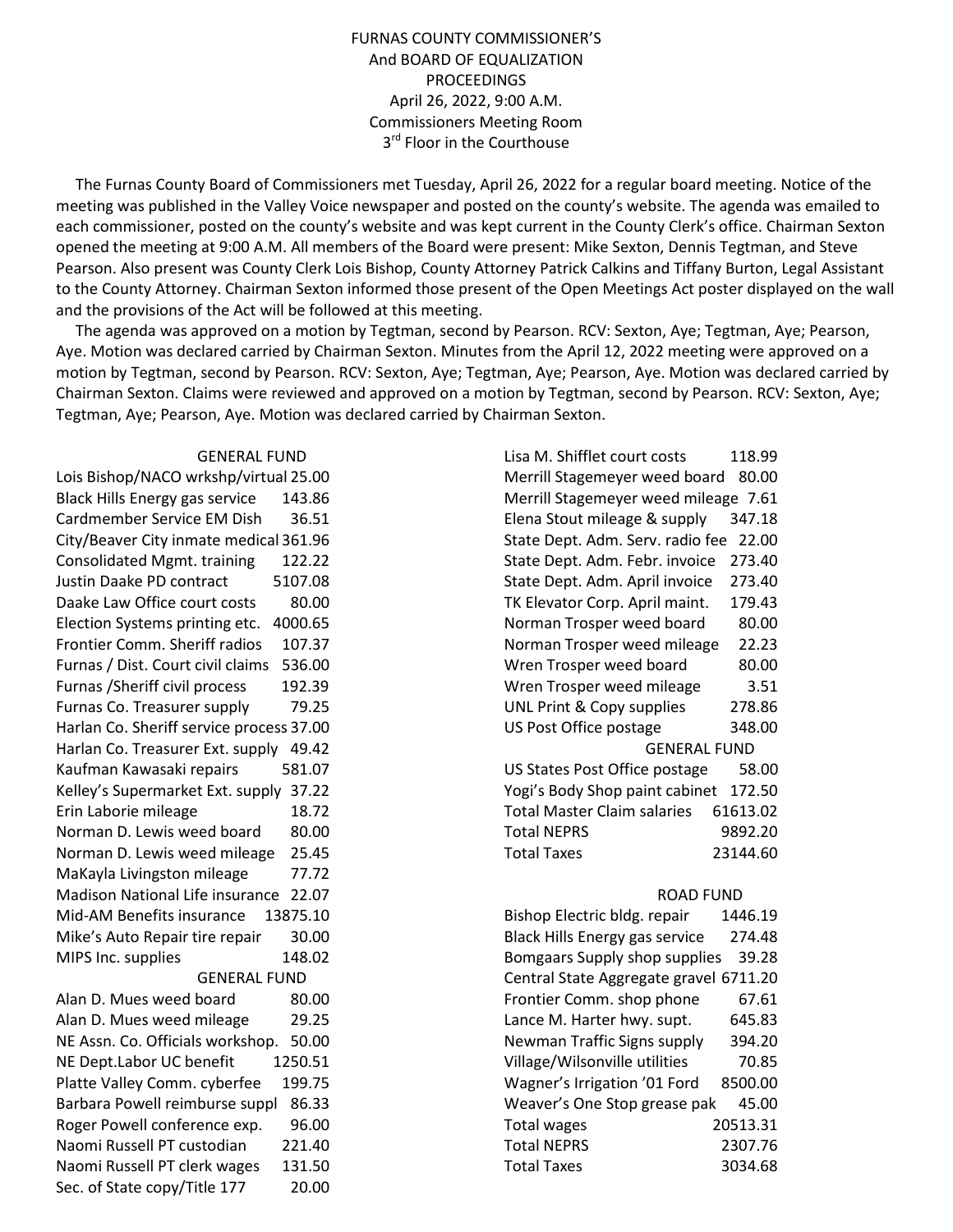| 911 REGULAR ACCOUNT    |        |  |
|------------------------|--------|--|
| Century Link recur     | 112.22 |  |
| Century Link 16% recur | 178.65 |  |
| Century Link 16% recur | 26.83  |  |
|                        |        |  |
| 911 SPECIAL ACCOUNT    |        |  |
| Century Link 84% recur | 937.94 |  |
| Century Link 84% recur | 140.84 |  |

RECEIPTS

Furnas County Clerk recordings/

## Doc. Stamps 3840.37 Village/Edison contract law 250.00 Village/Holbrook contract law 1326.13 Frontier County  $3^{\text{rd Qtr}}$  contract 3247.50 Furnas Co. Attorney STOP class 50.00 Furnas Co. Attorney STOP class 50.00 Becky Soderlund plat books 59.64 ATC Comm. 911 fees 672.25 Frontier Comm. 911 fees 187.11 Hughes Networks 911 fees 4.00 Compliance Solutions 911 fees 3.00 Compliance Solutions 911 fees 1.00 OOMA Inc. 911 fees 9.00 North Lane Tech. reimbursement 60.70 North Lane Tech.reimbursement146.42

 The following reports and letters were received and placed on file: Sheriff's Office Fee Report; Treasurer's Pledged Security Report; Nebraska Commission on Law Enforcement, Jail Inspection Report for March 1, 2022, stating we are in compliance; Letters from Nebraska Emergency Management Agency recognizing Roger Powell, Emergency Manager; Brian Sisson, Arapahoe Fire Chief and Wes Hock, Holbrook Fire Chief, for their roles and efforts in the Road 739 fire.

 Roger Powell, Emergency Manager talked with the Board about the local wildfires in the county. Chairman Sexton addressed the public's concern over the lack of communication reaching the public for evacuations during the recent wildfires in the county. Roger will check into the situation.

 On a motion by Pearson, second by Tegtman, the Board approved microfilming to be done in the County Clerk's office and the County Treasurer's office by MIPS Microfilming Services. RCV: Sexton, Aye; Tegtman, Aye; Pearson, Aye. Motion was declared carried by Chairman Sexton.

 Motion was made by Tegtman, second by Pearson, to sign the purchase agreement for the New Holland TS6.130 T4B Tractors for \$77,000 and \$74,000 respectively. RCV: Sexton, Aye; Tegtman, Aye; Pearson, Aye. Motion was declared carried by Chairman Sexton. The Board will check into local financing options.

 Motion was made by Pearson, second by Tegtman, to sign the Nebraska Extension's Constitution & Bylaws. RCV: Sexton, Aye; Tegtman, Aye; Pearson, Aye. Motion was declared carried by Chairman Sexton. Motion was made by Pearson to approve the Interlocal Agreement for the Provision of Cooperative Extension Services between the Board of Regents of the University of Nebraska and Furnas County. Tegtman seconded the motion. RCV: Sexton, Aye; Tegtman, Aye; Pearson, Aye. Motion was declared carried by Chairman Sexton.

. At 10:15 A.M., Judge Heng addressed the Board about sharing in the cost of salary for a bailiff with the other counties he presides in and would be reviewed every two years. Based on cases per county, Furnas County's percentage would be 24%. On a motion by Tegtman, second by Pearson, the board approved the cost sharing to be done by Interlocal Agreement. RCV: Sexton, Aye; Tegtman, Aye; Pearson, Aye. Motion was declared carried by Chairman Sexton.

Larry ten Bensel joined the meeting at 10:45 A.M. to discuss a corner piece of land located in the SW ¼ of the SW ¼, 28-4-22, containing 3.2 acres. County Attorney Calkins will look into this and prepare a deed.

 At 10:50 A.M., Kale Shafer joined the meeting to discuss the road buildup and maintenance on Road 421 between Roads 705 and 706, and the possibility of encroachment on the land he farms. Chairman Sexton will go look at the area in question.